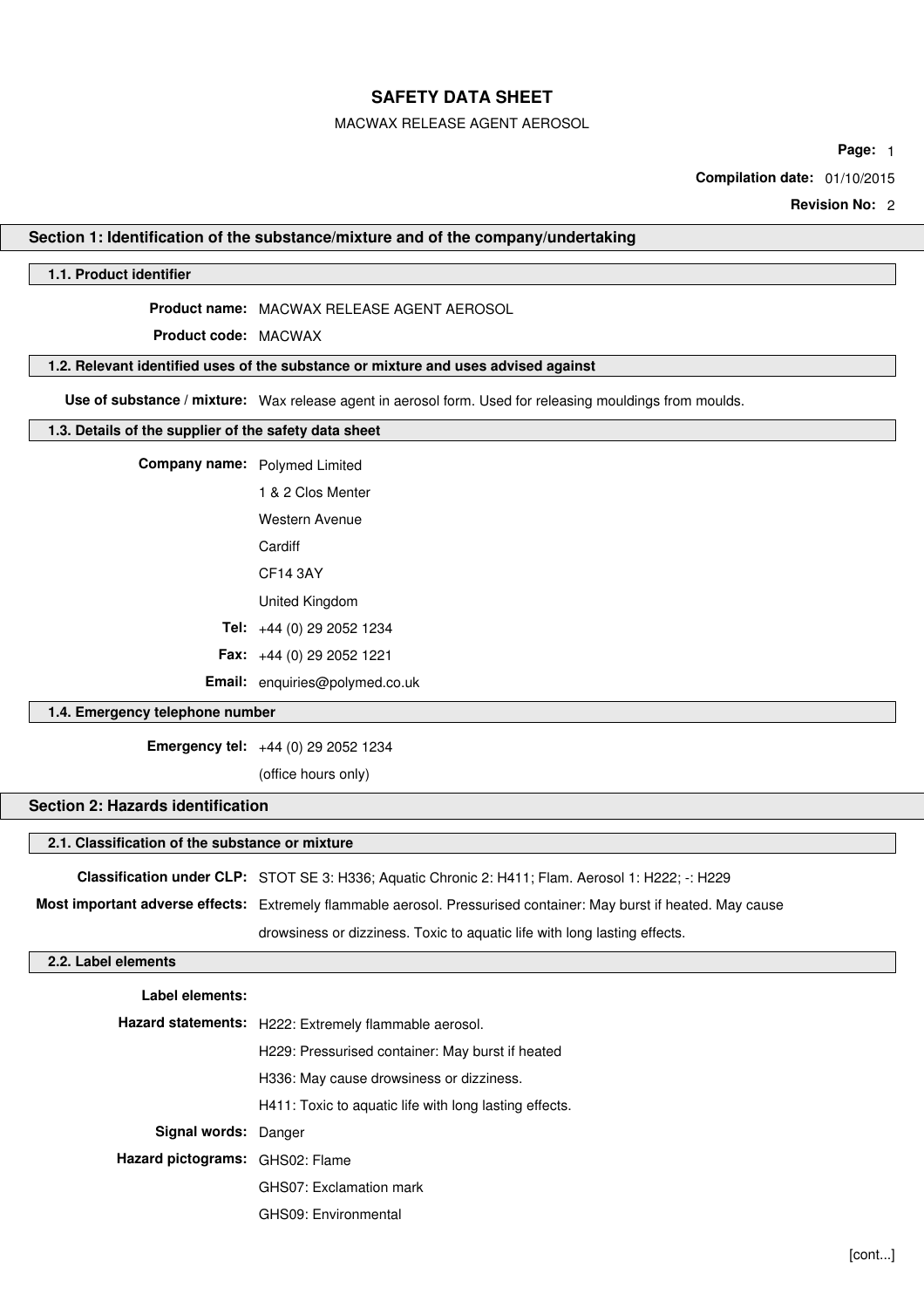MACWAX RELEASE AGENT AEROSOL



| Precautionary statements: P210: Keep away from heat, hot surfaces, sparks, open flames and other ignition |
|-----------------------------------------------------------------------------------------------------------|
| sources. No smoking.                                                                                      |
| P211: Do not spray on an open flame or other ignition source.                                             |
| P251: Do not pierce or burn, even after use.                                                              |
| P304+340: IF INHALED: Remove person to fresh air and keep comfortable for breathing.                      |
| P312: Call a POISON CENTER/doctor//if you feel unwell.                                                    |
| P410+412: Protect from sunlight. Do not expose to temperatures exceeding 50 $^{\circ}$ C.                 |

### **2.3. Other hazards**

**PBT:** This product is not identified as a PBT/vPvB substance.

## **Section 3: Composition/information on ingredients**

**3.2. Mixtures**

## **Hazardous ingredients:**

### PETROLEUM GASES, LIQUEFIED

| <b>EINECS</b> | CAS        | 'WEL<br>PBT | <b>CLP Classification</b>              | ษercenเ |
|---------------|------------|-------------|----------------------------------------|---------|
| 270-704-2     | 68476-85-7 | -           | Flam.<br>Gas 1: H220; Press. Gas: H280 | 30-50%  |

### ALIPHATIC HYDROCARBON

| 927-241-2 |  | Flam. Lig. 3: H226; Asp. Tox. 1: H304; | $10 - 30\%$ |
|-----------|--|----------------------------------------|-------------|
|           |  | STOT SE 3: H336; Aquatic Chronic 3:    |             |
|           |  | H412: -: EUH066                        |             |

### PENTANE

| 203-692-4 | 109-66-0 | Flam. Lig. 2: H225; Asp. Tox. 1: H304; | $10-30\%$ . |
|-----------|----------|----------------------------------------|-------------|
|           |          | STOT SE 3: H336; Aquatic Chronic 2:    |             |
|           |          | H411: -: EUH066                        |             |

#### ISOPENTANE

| 201-142-8 | 78-78-4 | Flam. Lig. 1: H224; Asp. Tox. 1: H304; | 1-10% |
|-----------|---------|----------------------------------------|-------|
|           |         | STOT SE 3: H336; Aquatic Chronic 2:    |       |
|           |         | H411: -: EUH066                        |       |

## **Section 4: First aid measures**

## **4.1. Description of first aid measures**

**Skin contact:** Remove all contaminated clothes and footwear immediately unless stuck to skin. Wash

immediately with plenty of soap and water.

**Eye contact:** Bathe the eye with running water for 15 minutes. Consult a doctor.

**Ingestion:** Wash out mouth with water. Consult a doctor.

**Inhalation:** Remove casualty from exposure ensuring one's own safety whilst doing so. Consult a

doctor.

**Page:** 2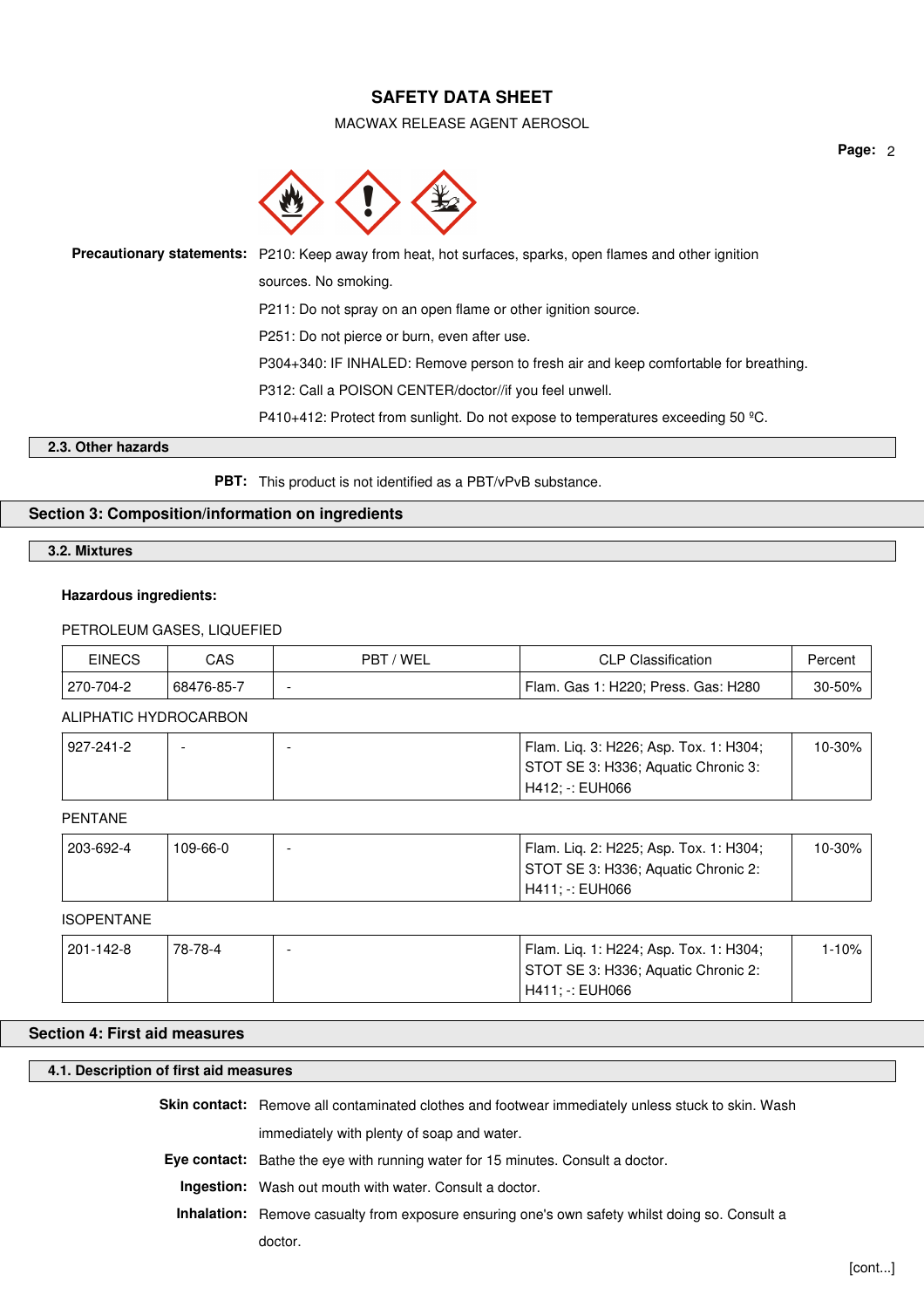### MACWAX RELEASE AGENT AEROSOL

**Page:** 3

#### **4.2. Most important symptoms and effects, both acute and delayed**

**Skin contact:** There may be irritation and redness at the site of contact.

**Eye contact:** There may be irritation and redness. The eyes may water profusely.

**Ingestion:** There may be soreness and redness of the mouth and throat.

**Inhalation:** There may be irritation of the throat with a feeling of tightness in the chest. Exposure may

cause coughing or wheezing.

**Delayed / immediate effects:** Immediate effects can be expected after short-term exposure.

## **4.3. Indication of any immediate medical attention and special treatment needed**

**Immediate / special treatment:** Eye bathing equipment should be available on the premises.

### **Section 5: Fire-fighting measures**

## **5.1. Extinguishing media**

**Extinguishing media:** Suitable extinguishing media for the surrounding fire should be used. Use water spray

to cool containers.

### **5.2. Special hazards arising from the substance or mixture**

**Exposure hazards:** In combustion emits toxic fumes.

### **5.3. Advice for fire-fighters**

**Advice for fire-fighters:** Wear self-contained breathing apparatus. Wear protective clothing to prevent contact with skin and eyes.

#### **Section 6: Accidental release measures**

## **6.1. Personal precautions, protective equipment and emergency procedures**

**Personal precautions:** Refer to section 8 of SDS for personal protection details. If outside do not approach from downwind. If outside keep bystanders upwind and away from danger point. Mark out the contaminated area with signs and prevent access to unauthorised personnel. Turn leaking containers leak-side up to prevent the escape of liquid.

#### **6.2. Environmental precautions**

**Environmental precautions:** Do not discharge into drains or rivers. Contain the spillage using bunding.

## **6.3. Methods and material for containment and cleaning up**

**Clean-up procedures:** Absorb into dry earth or sand. Transfer to a closable, labelled salvage container for

disposal by an appropriate method.

## **6.4. Reference to other sections**

**Reference to other sections:** Refer to section 8 of SDS.

## **Section 7: Handling and storage**

#### **7.1. Precautions for safe handling**

**Handling requirements:** Avoid direct contact with the substance. Ensure there is sufficient ventilation of the area.

Do not handle in a confined space. Avoid the formation or spread of mists in the air.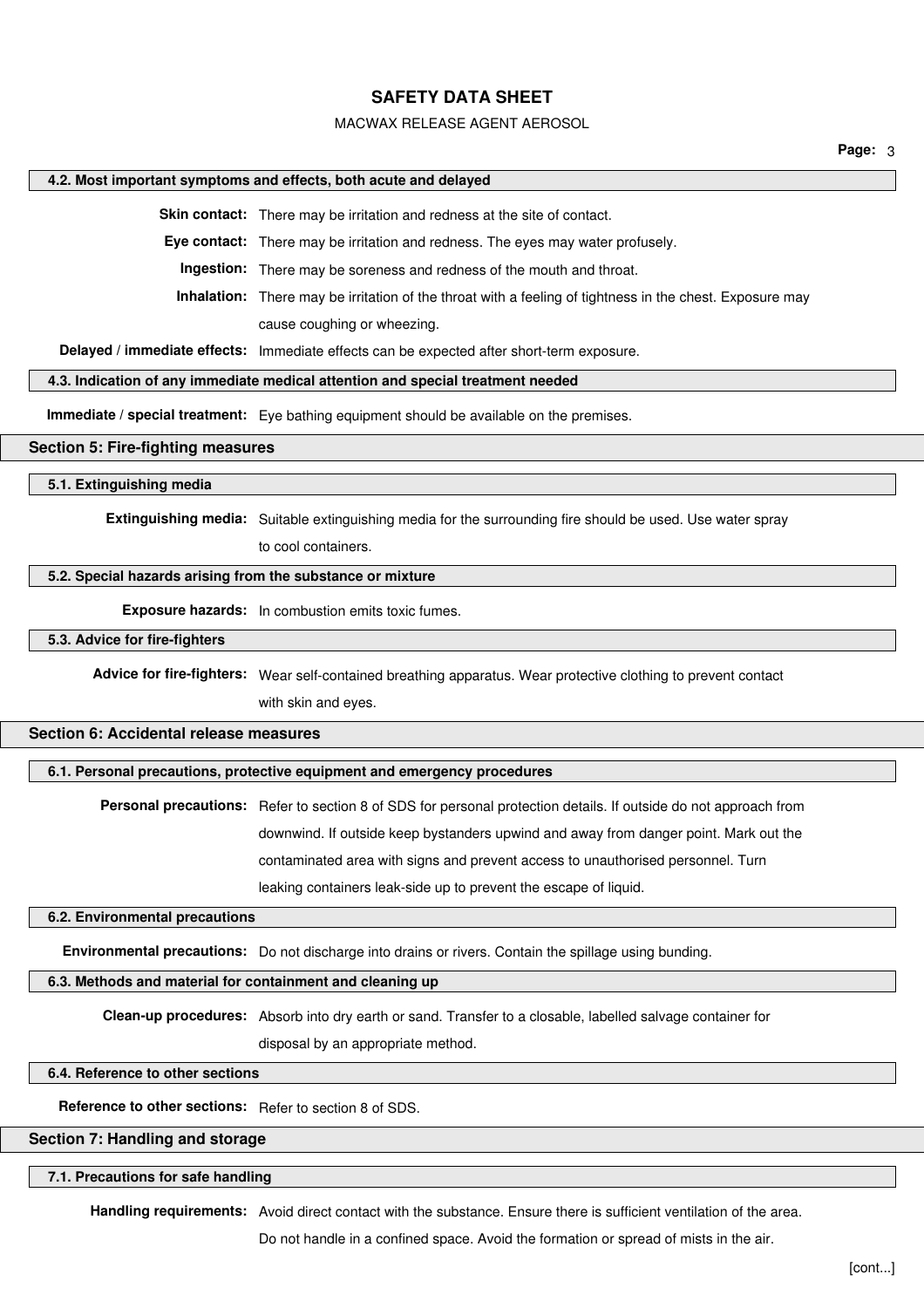## MACWAX RELEASE AGENT AEROSOL

## **7.2. Conditions for safe storage, including any incompatibilities**

**Storage conditions:** Store in a cool, well ventilated area. Keep container tightly closed. The floor of the

storage room must be impermeable to prevent the escape of liquids.

**Suitable packaging:** Supplied as pressurised aerosol containers.

### **7.3. Specific end use(s)**

**Specific end use(s):** No data available.

## **Section 8: Exposure controls/personal protection**

## **8.1. Control parameters**

#### Workplace exposure limits: **Respirable dust** Respirable dust

| State | <b>8 hour TWA</b> | 15 min. STEL | 8 hour TWA | 15 min. STEL |
|-------|-------------------|--------------|------------|--------------|
| UK    | $1000$ ppm        | 250ppm       |            | -            |

### **Hazardous ingredients:**

## **PENTANE**

### Workplace exposure limits: **Respirable dust** Respirable dust

| State | hour TWA ا | 15 min. STEL | 8 hour TWA | 15 min. STEL |
|-------|------------|--------------|------------|--------------|
| UK    | 1800 mg/m3 |              |            |              |

## **ISOPENTANE**

|--|--|--|

## **DNEL/PNEC Values**

**DNEL / PNEC** No data available.

**8.2. Exposure controls**

|                                | <b>Engineering measures:</b> Ensure there is sufficient ventilation of the area. The floor of the storage room must be |  |  |  |
|--------------------------------|------------------------------------------------------------------------------------------------------------------------|--|--|--|
|                                | impermeable to prevent the escape of liquids.                                                                          |  |  |  |
|                                | Respiratory protection: Self-contained breathing apparatus must be available in case of emergency.                     |  |  |  |
|                                | <b>Hand protection:</b> Protective gloves.                                                                             |  |  |  |
|                                | Eye protection: Safety glasses. Ensure eye bath is to hand.                                                            |  |  |  |
|                                | Skin protection: Protective clothing.                                                                                  |  |  |  |
| Environmental: Not applicable. |                                                                                                                        |  |  |  |

## **Section 9: Physical and chemical properties**

## **9.1. Information on basic physical and chemical properties**

**State:** Aerosol **Colour:** Colourless

**Odour:** Characteristic odour

**Evaporation rate:** Not applicable

**Page:** 4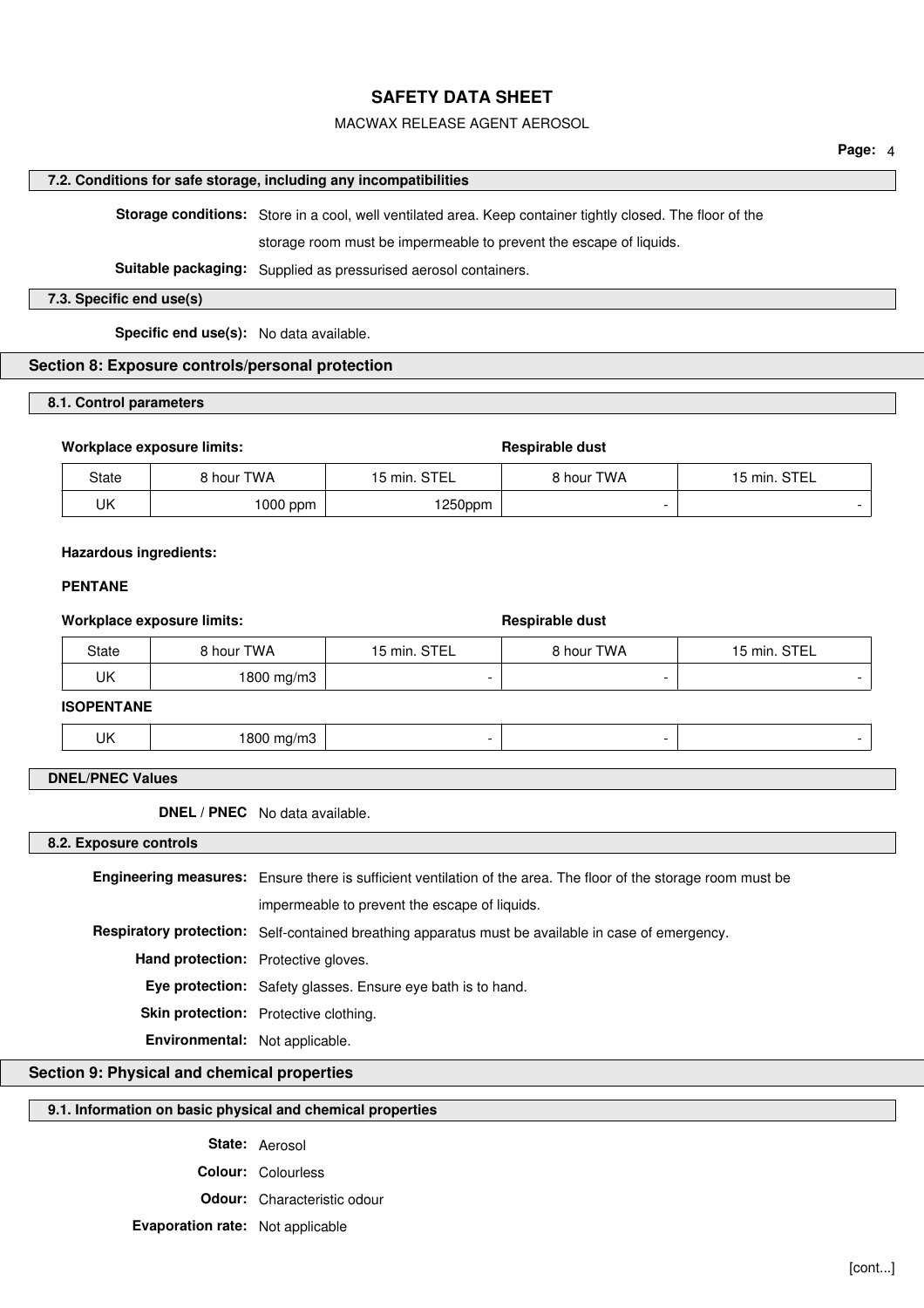## MACWAX RELEASE AGENT AEROSOL

|                                          | <b>Oxidising:</b> Non-oxidising (by EC criteria) |                                            |                           |
|------------------------------------------|--------------------------------------------------|--------------------------------------------|---------------------------|
| <b>Solubility in water:</b> Insoluble    |                                                  |                                            |                           |
|                                          | Also soluble in: Most organic solvents.          |                                            |                           |
|                                          | <b>Viscosity:</b> Not available                  |                                            |                           |
| Viscosity test method: Not applicable.   |                                                  |                                            |                           |
| <b>Boiling point/range°C:</b> -41        |                                                  | Melting point/range°C: Not available       |                           |
| <b>Flammability limits %: lower:</b> 0.6 |                                                  | upper: $9.5$                               |                           |
| <b>Flash point °C:</b> $-55$             |                                                  | Part.coeff. n-octanol/water: Not available |                           |
| Autoflammability°C: 230                  |                                                  | Vapour pressure: Not available             |                           |
| <b>Relative density: 0.603</b>           |                                                  |                                            | <b>pH:</b> Not applicable |

**9.2. Other information**

**Other information:** No data available.

## **Section 10: Stability and reactivity**

**10.1. Reactivity**

**Reactivity:** Stable under recommended transport or storage conditions.

**10.2. Chemical stability**

**Chemical stability:** Stable under normal conditions.

#### **10.3. Possibility of hazardous reactions**

**Hazardous reactions:** Hazardous reactions will not occur under normal transport or storage conditions.

Decomposition may occur on exposure to conditions or materials listed below.

**10.4. Conditions to avoid**

**Conditions to avoid:** Heat.

**10.5. Incompatible materials**

**Materials to avoid:** Strong oxidising agents. Strong acids.

## **10.6. Hazardous decomposition products**

**Haz. decomp. products:** In combustion emits toxic fumes.

## **Section 11: Toxicological information**

## **11.1. Information on toxicological effects**

### **Toxicity values:**

| Route          | <b>Species</b> | Test    | Value | Units |
|----------------|----------------|---------|-------|-------|
| ORAL           | <b>RAT</b>     | LD50    | >2000 | mg/kg |
| <b>VAPOURS</b> | RAT            | 4H LC50 | >20   | mg/l  |

**Page:** 5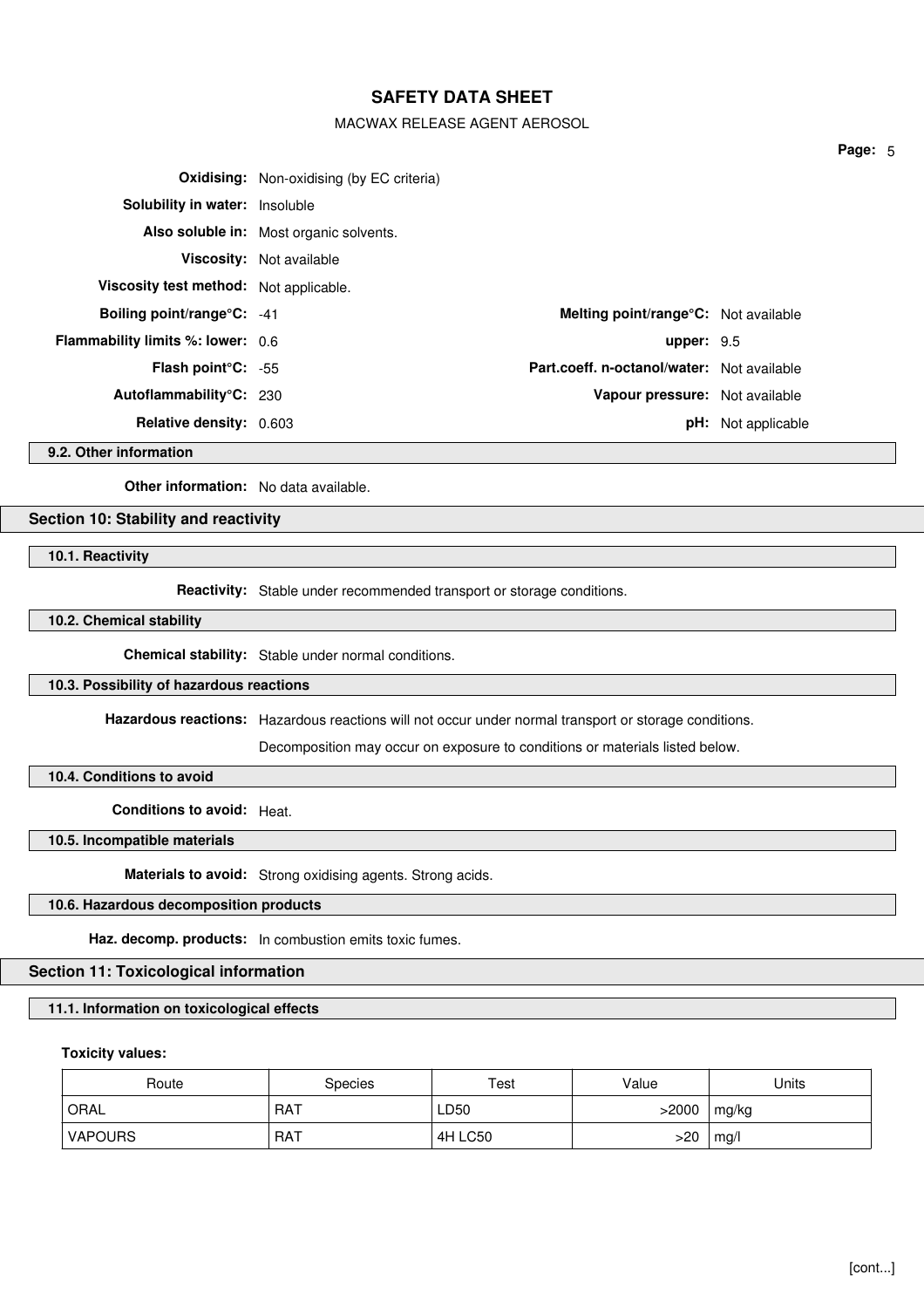## MACWAX RELEASE AGENT AEROSOL

**Page:** 6

### **Hazardous ingredients:**

### **ALIPHATIC HYDROCARBON**

| <b>DERMAL</b> | . RBT      | LD50    | >5000 | mg/kg |
|---------------|------------|---------|-------|-------|
| ORAL          | <b>RAT</b> | LD50    | >5000 | mg/kg |
| VAPOURS       | RAT        | 4H LC50 | >5    | mg/l  |

### **PENTANE**

| NN <b>N</b> | <b>MUS</b> | LD50       | 446 | mg/kg |
|-------------|------------|------------|-----|-------|
| ORL         | <b>RAT</b> | LD50<br>__ | 400 | mg/kg |

### **Relevant hazards for substance:**

| Hazaro                              | ⊀oute | Basis                 |
|-------------------------------------|-------|-----------------------|
| C⊤∩<br>-single<br>exposure<br>,,,,, | -     | Hazardous: calculated |

### **Symptoms / routes of exposure**

Skin contact: There may be irritation and redness at the site of contact.

**Eye contact:** There may be irritation and redness. The eyes may water profusely.

**Ingestion:** There may be soreness and redness of the mouth and throat.

**Inhalation:** There may be irritation of the throat with a feeling of tightness in the chest. Exposure may cause coughing or wheezing.

**Delayed / immediate effects:** Immediate effects can be expected after short-term exposure.

## **Section 12: Ecological information**

**12.1. Toxicity**

### **Ecotoxicity values:**

| <b>Species</b>                      | Test     | Value | Units |
|-------------------------------------|----------|-------|-------|
| Daphnia magna                       | 48H EC50 | 2.7   | mq/l  |
| RAINBOW TROUT (Oncorhynchus mykiss) | 96H LC50 | 4.26  | mg/l  |

#### **Hazardous ingredients:**

### **ALIPHATIC HYDROCARBON**

| <b>ALGAE</b> | 72H IC50 | >100       | mg/l |
|--------------|----------|------------|------|
| <b>FISH</b>  | 72H IC50 | $10 - 100$ | mg/l |

## **12.2. Persistence and degradability**

**Persistence and degradability:** Not biodegradable.

## **12.3. Bioaccumulative potential**

**Bioaccumulative potential:** Bioaccumulation potential.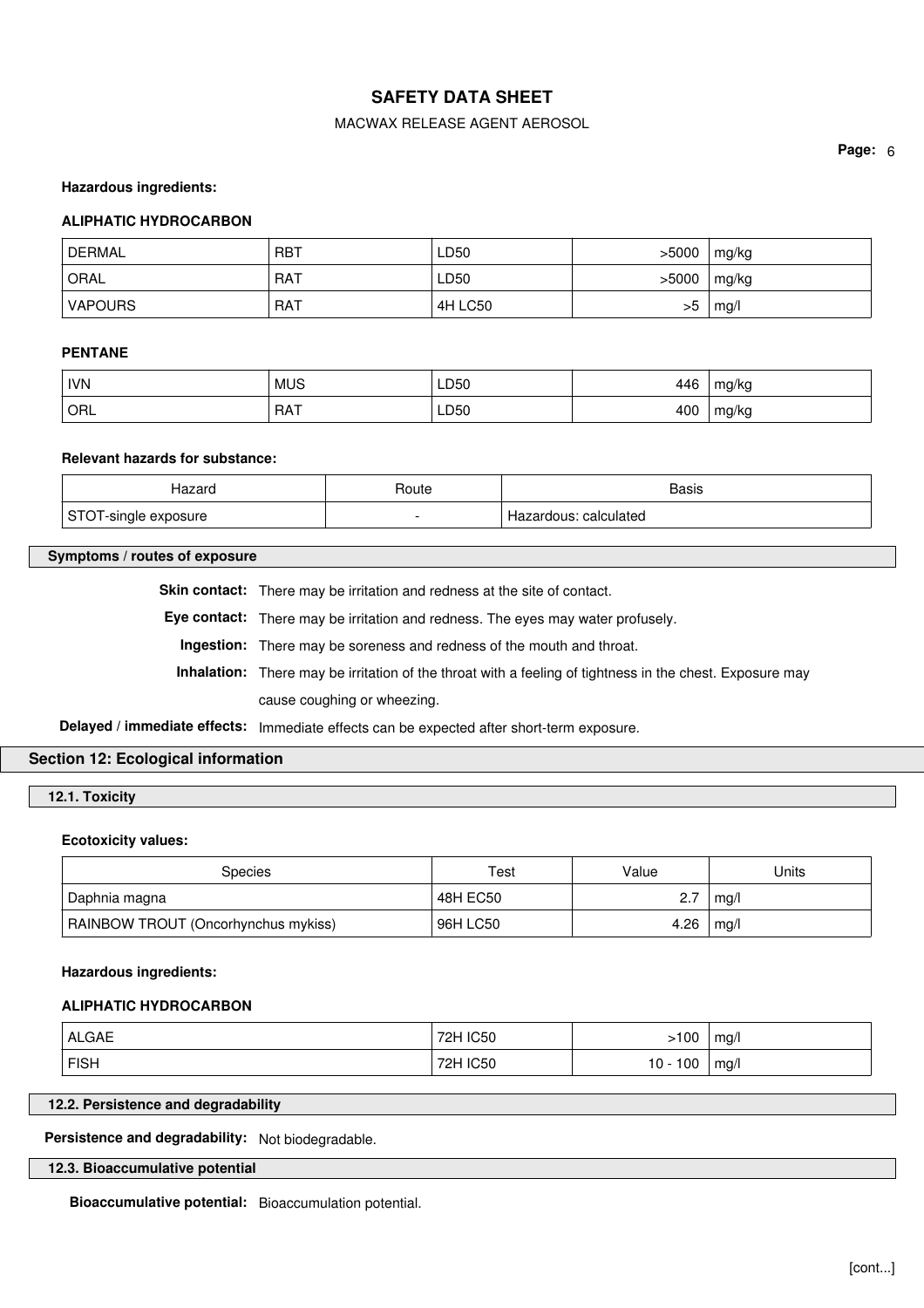## MACWAX RELEASE AGENT AEROSOL

## **12.4. Mobility in soil**

**Mobility:** Readily absorbed into soil.

## **12.5. Results of PBT and vPvB assessment**

## **PBT identification:** This product is not identified as a PBT/vPvB substance.

### **12.6. Other adverse effects**

**Other adverse effects:** Toxic to aquatic organisms. Toxic to soil organisms.

#### **Section 13: Disposal considerations**

#### **13.1. Waste treatment methods**

|                                      | <b>Disposal operations:</b> Transfer to a suitable container and arrange for collection by specialised disposal |
|--------------------------------------|-----------------------------------------------------------------------------------------------------------------|
|                                      | company.                                                                                                        |
| Recovery operations: Not applicable. |                                                                                                                 |
| Waste code number: 15 01 11          |                                                                                                                 |
|                                      | Disposal of packaging: Make sure containers are empty before discarding. Do not puncture or incinerate even     |
|                                      | when empty. Contaminated packaging should be emptied, and sent to the appropriate                               |
|                                      | licenced treatment or recycling facility.                                                                       |
|                                      | <b>NB:</b> The user's attention is drawn to the possible existence of regional or national                      |

regulations regarding disposal.

## **Section 14: Transport information**

## **14.1. UN number**

**UN number:** UN1950

## **14.2. UN proper shipping name**

**Shipping name:** AEROSOLS

**14.3. Transport hazard class(es)**

**Transport class:** 2.1

**14.4. Packing group**

#### **14.5. Environmental hazards**

**Environmentally hazardous:** Yes **Marine pollutant:** No Marine pollutant: No

**14.6. Special precautions for user**

**Special precautions:** No special precautions.

**Tunnel code:** D

**Transport category:** 2

## **Section 15: Regulatory information**

**15.1. Safety, health and environmental regulations/legislation specific for the substance or mixture**

**Specific regulations:** Not applicable.